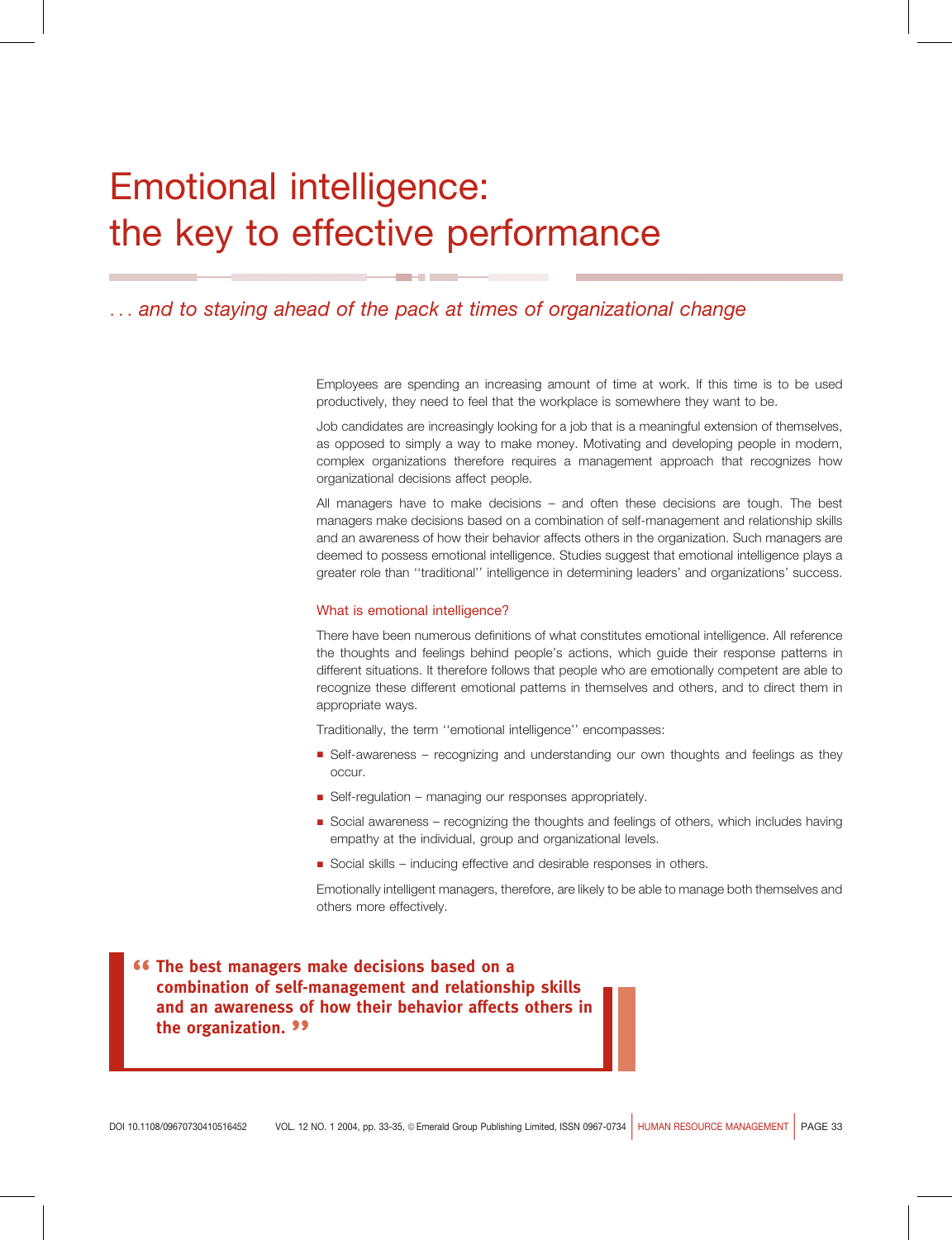## 66 There are limits to how much people can improve their **IO. However, studies suggest that people can quite** effectively increase their emotional intelligence. 99

According to Daniel Goleman, a pioneer of emotional-intelligence research, effective leaders all have a high degree of emotional intelligence. Other researchers have concluded that people who manage their own feelings well, and deal effectively with others, are more likely to live contented lives.

In organizations, the inclusion of emotional intelligence in training programs has helped employees to co-operate better and be more motivated, thereby increasing productivity and profits. For example, one study concluded that experienced partners in a multinational consulting firm, who had above-average scores on emotional intelligence factors, delivered \$1.2 million more profit from their accounts than other partners. Another study of employees' competency levels in more than 200 companies worldwide suggested that one-third of this difference was because of technical skill and cognitive ability, while two-thirds resulted from emotional competence.

#### Why is emotional intelligence important?

There is growing evidence of a link between managing one's own emotions and managing those of other people.

Self-awareness is the most fundamental element in developing emotional intelligence. It is critical to understanding how and why people react emotionally to different stimuli in the workplace. By building self-awareness, people can cope better with change.

Managers must be able to connect with other people in the organization, not only on an intellectual platform but also on an emotional basis. Strong emotional reactions to business decisions and processes can hinder performance. Effective leaders are expected to modify these reactions, to coach employees to a better level of self-awareness and, hence, performance.

The impact of organizational culture on individual behavior has long been acknowledged. However, emotional-intelligence research is only now helping to explain the link between changing cultural norms and how people feel about what is required of them in their jobs. This is expressed through the "psychological contract", which involves the way people adapt to organizational change. An emotionally intelligent manager is able to address many of the strong feelings that people express during periods of major organizational change in a timely and appropriate manner.

It is important for organizations to encourage constructive self-expression in order to enhance communication between staff and management, within teams and between teams. Organizations that discourage self-expression not only restrict communication but also limit the potential for receiving innovative ideas and creative ways of approaching challenges from all levels of management and staff. Emotionally intelligent managers can help to ensure that their employees have effective self-expression.

Flexibility is another important prerequisite of high-performing individuals, teams and organizations. It also plays an important role in managerial competencies such as decision-making, conflict resolution and negotiation. Emotionally intelligent leaders show great flexibility themselves, and encourage it in others.

#### Can emotional intelligence be learned?

There are limits to how much people can improve their IQ. However, studies suggest that people can quite effectively increase their emotional intelligence.

Neurological research suggests that people develop their emotional intelligence in a sequential manner. They begin by developing their self-awareness through recognizing their own thoughts